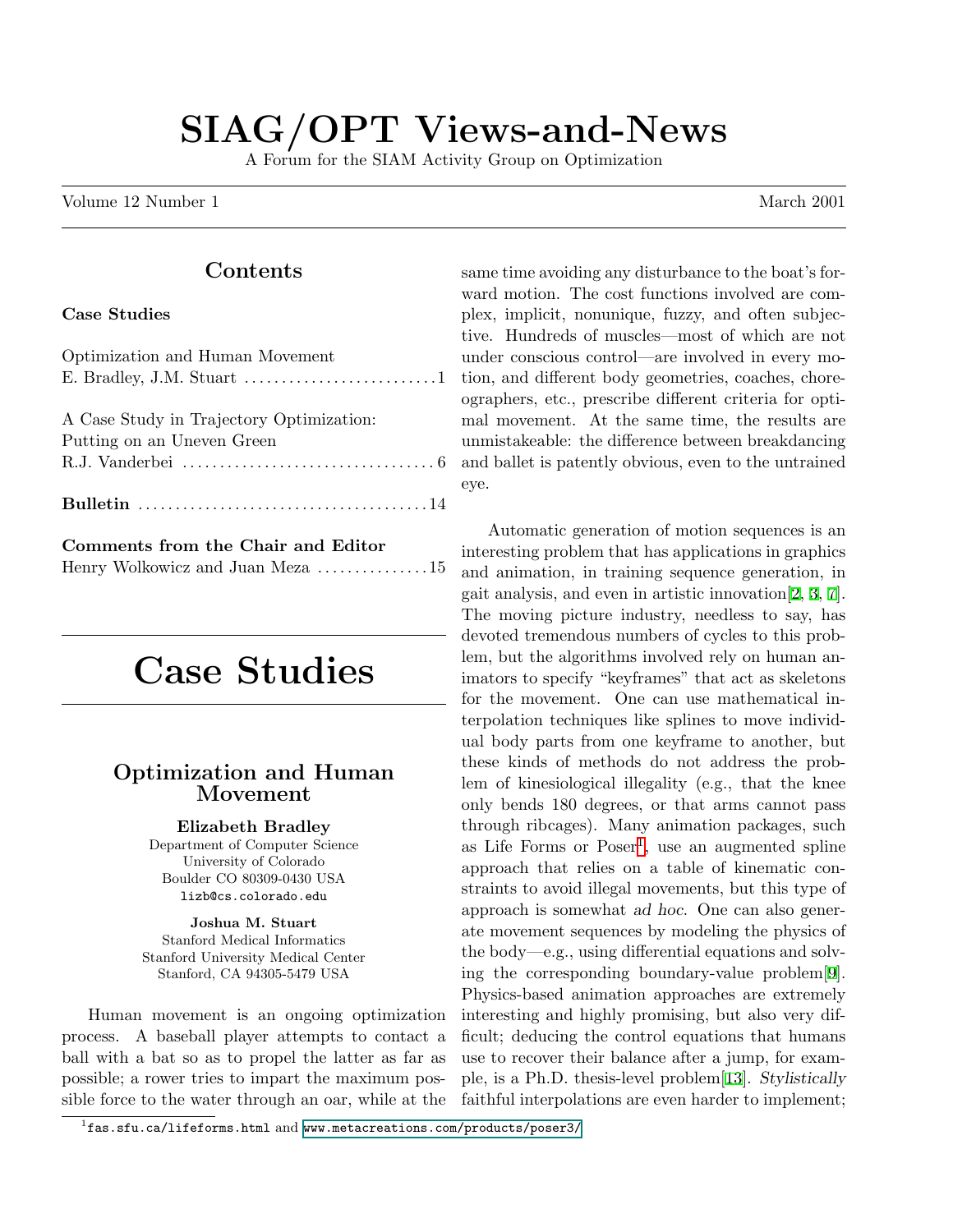

Figure 1: A joint transition graph that represents the movement patterns of the hips in a corpus of 38 short ballet pieces, comprising 1720 individual postures. The numbers in each state identify the discretized position of the joint. Edge weights and isolated vertices have been omitted in the interests of clarity. After [12].

neither splines nor  $F = ma$  can easily capture or enforce, for instance, the requirement that classical bal-let emphasizes position over motion<sup>[2](#page-1-0)</sup>, and developing a mathematics- or physics-based approach that does so would be all but impossible.

In this short paper, we describe an alternative solution to the "tweening" problem: a class of corpus-based schemes that generate physically consistent and stylistically consonant movement sequences between pairs of specified body positions. The computer program MotionMind, which instantiates these ideas, takes as input a corpus of movement sequences—e.g., ten Balanchine ballets—and a pair of body postures  $A$  and  $B$ ; its output is a movement sequence that starts at  $A$ , ends at  $B$ , and fits the style of the corpus. If  $A$  and  $B$  are are "far apart," as measured by some metric that takes into account both the physics of the human body and the style of the movement genre, this can be nontrivial. Mo-

tionMind solves this problem by using statistical and graph-theoretic techniques to "learn" the grammar that is implicit in the corpus, and then applying simple heuristic search methods to the resulting graphs in order to generate movement sequences that are consistent with that grammar.

MotionMind simplifies the complex task of representing human motion by disregarding limb length. Each body posture is represented by a set of 23 quaternions—a common representational device in graphics that consists of a 3-vector and an angle of rotation around that vector[[8](#page-5-5)]—each of which specifies the position of one of the body's main joints (omitting, e.g., finger and toe knuckles). To capture the movement patterns in a corpus, Motion-Mind examines that corpus joint by joint, building a directed, weighted graph for each one. Each vertex in these joint transition graphs represents a joint position (e.g., elbow bent to 10 degrees); edges repre-

<span id="page-1-0"></span><sup>&</sup>lt;sup>2</sup>In ballet, body parts tend to describe piecewise-linear paths through space, emphasizing the positions at the junctions of those linear segments; in modern dance, on the other hand, the motion between the endpoints is often the important feature, and the choreography is crafted accordingly.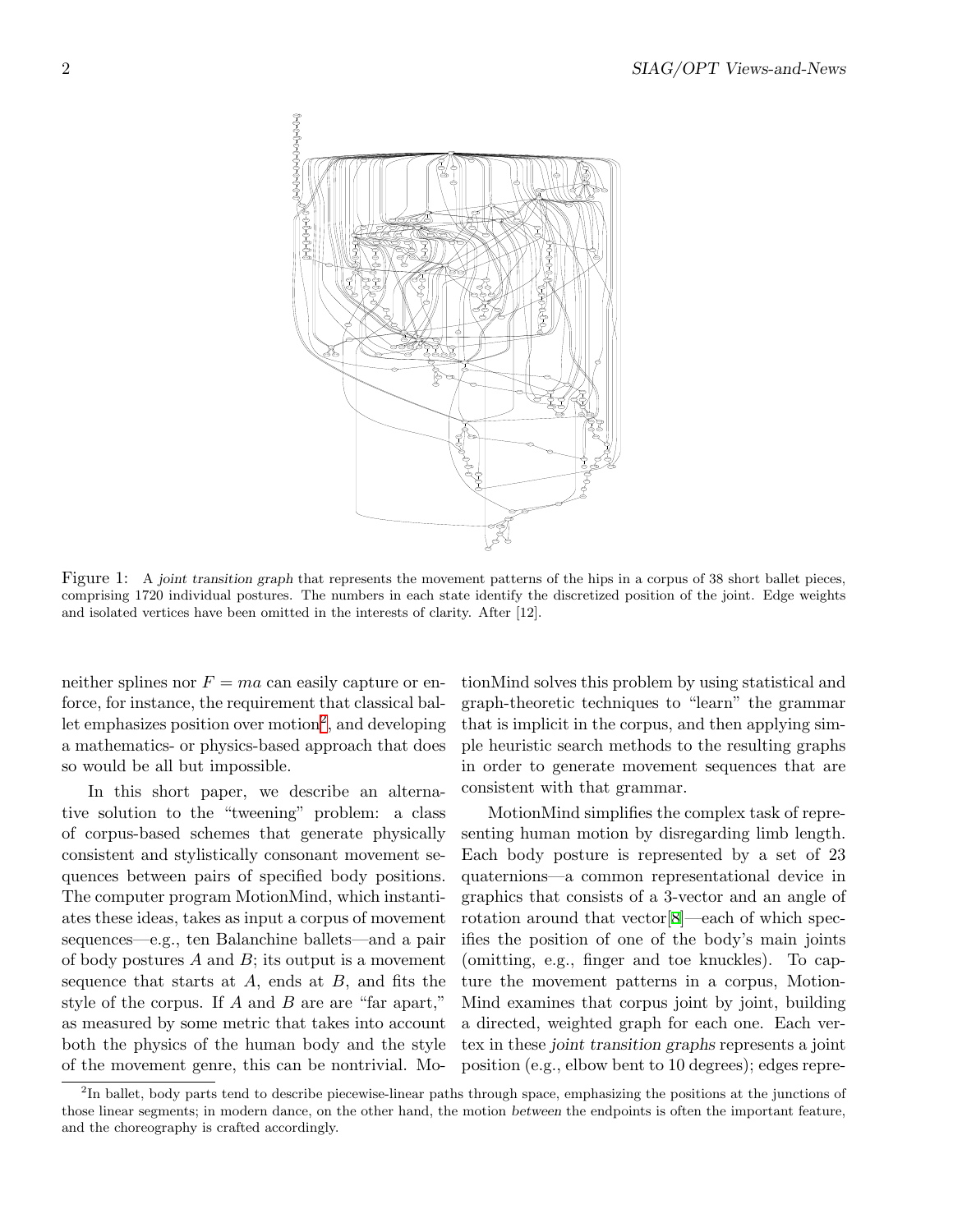sent observed transitions between the corresponding positions, weighted using the negative log-likelihood: small values correspond to transitions that are more likely to occur. An example of such a graph is shown in figure [1](#page-8-0). The intricate patterns of human movement are reflected by the complex topology of the graph. Note that joint angle is a continuous variable, which would imply a potentially infinite number of vertices; to avoid this problem, MotionMind discretizes the quaternion space (cf., snapping objects to a grid in graphics).

After building the set of 23 joint transition graphs that capture the movement grammar, MotionMind applies memory-bounded A\* search[[11\]](#page-5-6) in order to find interpolation sequences. In general, A\* finds a path from an initial state to a goal state by progressively generating successors of the current state in the search, computing a heuristic score that combines the existing path length and an estimate of the distance to the goal, and then expanding on a best-score-first basis. See[[12\]](#page-5-7) for more details. In this problem, the initial and goal "states" are actually 23 states in separate graphs, and MotionMind needs to search all 23 graphs in parallel (for a path from the knee angle in posture  $A$  to the knee angle in posture  $B$ , another path from the ankle angle in posture  $A$  to the ankle angle in posture  $B$ , and so on). One obvious choice of scoring function which is based upon the assumptions that the sequence should be as short as possible and that common movements should be chosen over rare ones—is to minimize the sum of the weights of the edges in the path.

The basic idea here is fairly simple, but further consideration reveals a variety of important additional constraints. One really wants the lengths of all of those paths to be roughly equal, for example, in order that the different body parts arrive at the target posture at about the same time. Moreover, the search is complicated by the fact that joint positions cannot be interpolated in isolation: the movement patterns of the ankle, for instance, are strongly influenced by whether or not the foot is on the ground—information that is implicit in the positions of the pelvis, knees, etc. This requires that the expansion of nodes in the search be context dependent in a somewhat unusual way. MotionMind uses a Bayesian network[[10\]](#page-5-8), shown in figure [2,](#page-9-0) to model the constraints induced on joint motion by gravity and body topology. The pelvis is the root of this tree; three branches lead from this root to nodes corresponding to the right hip, the left hip, and the lower spine<sup>[3](#page-2-0)</sup>. Each hip joint is the parent node to a knee, and so on. MotionMind assigns a conditional probability distribution, estimated from the corpus, to every (parent,child) pair in the tree, and models coordination by incorporating this number into the A\* scoring function.

Figure [3](#page-10-0) shows an example MotionMind sequence, computed using a ballet corpus. The starting and ending body postures (top left and top right in figure [3,](#page-10-0) labeled  $|1|$  and  $|10|$ , respectively) are quite different; note the facing of the dancer and the weight distribution on the feet, for example. MotionMind's eight-move interpolation sequence moves between those positions in a very natural way. Its first move, for instance, is to lower the left leg, a natural strategy if one is going to change one's facing and end up on two feet. The following move is a simple weight shift (frames  $|4|$  and  $|5|$ ), in preparation for a lift of the right leg. This lift, which is not strictly necessary to move from the fifth frame to the tenth, is an innovation that the program inserted because of the observed patterns in the corpus; it reflects the fact that ballet dancers rarely spin with both feet flat on the ground. Perhaps the most interesting thing about this interpolation sequence, from a balletic standpoint, is the relévé<sup>[4](#page-2-1)</sup> that the interpolation procedure inserted between frames  $6 \mid$  and 10. Many relévés appear in the corpus, but none of them are associated with upper body positions that resemble the one that appears in this sequence. MotionMind has invented a physically and stylistically appropriate way to move the dancer between the specified positions. The interpolation sequence in figure [3](#page-10-0) includes a variety of other stylistically consistent innovations as well; consider, for example, the uplifted chest and chin in frames  $|7|$  and 9 —posture elements that are quintessential ballet style. Recall that these postures were not simply

 $3$ The sacrum and the five lumbar vertebrae are lumped together. This compromise sacrifices back suppleness for lowered complexity.

<span id="page-2-1"></span><span id="page-2-0"></span><sup>&</sup>lt;sup>4</sup>A relévé, which consists of lifting up on one's toes, is a stylistically required component of a direction shift in ballet.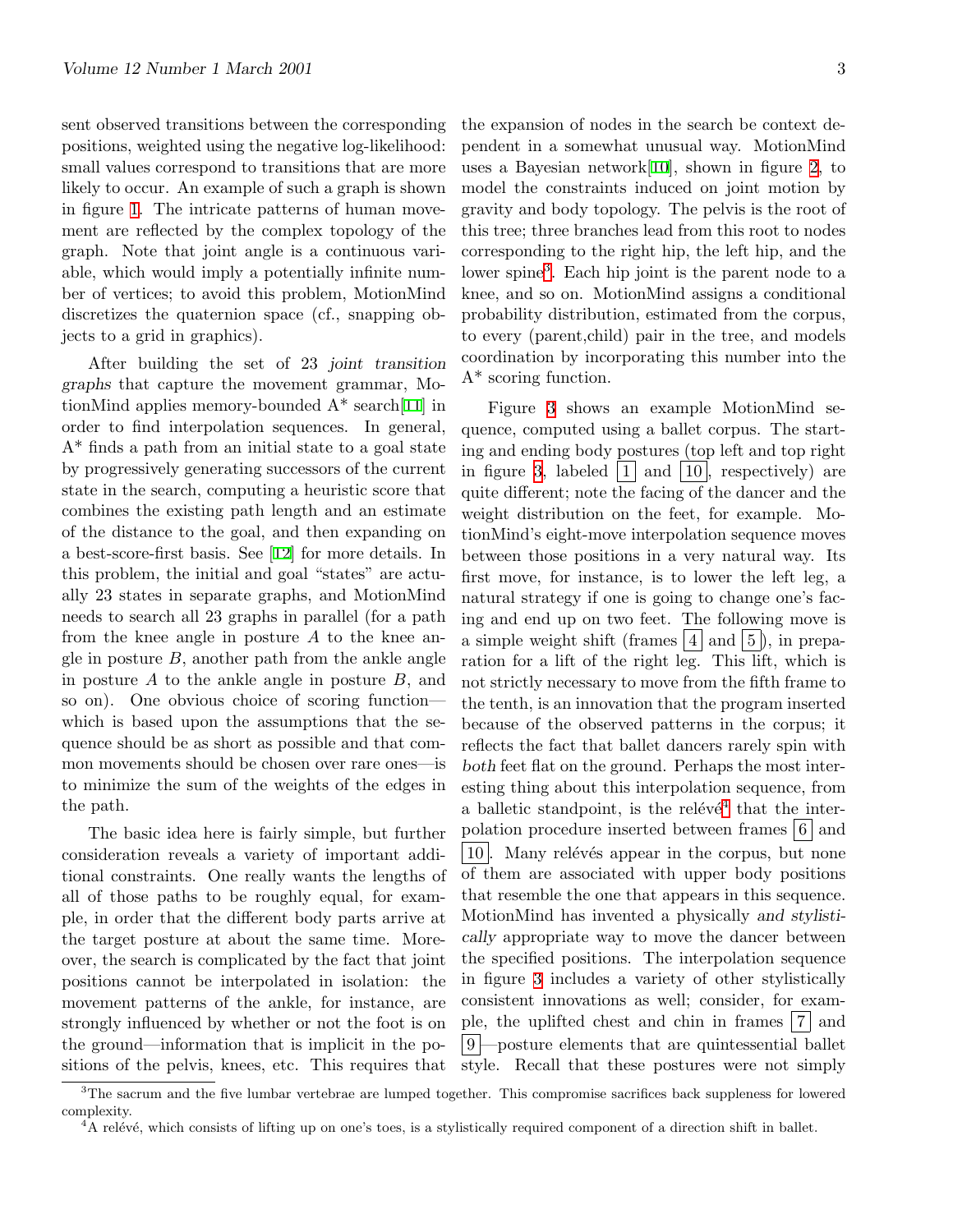

Figure 2: An influence diagram that explicitly represents the coordination of joints of the human body. Part (a) depicts the body and part (b) shows the inter-joint dependencies induced by gravity and topology: for instance, the position of the pelvis influences the positions of both hips  $h_r$  and  $h_l$  and the lumbar spine l, but the right and left ankles  $k_r$  and  $k_l$  do not directly influence one another. Without this simplifying assumption, the search space for this problem is intractable. After [12].

pasted in verbatim from the corpus; they were synthesized joint by joint using the transition graphs and influence-diagram directed A\* search, and their fit to the genre is strong evidence of the success of the methods described in the previous section. mpeg movies of this sequence, along with many others, are available on the web[[1](#page-5-9)].

MotionMind's algorithms have several interesting failure modes. Because of the directed nature of the graphs, the search algorithm sometimes has trouble finding interpolation subsequences between body positions that occur in inverted temporal order (e.g., reversing a baseball swing). Moreover, it often finds relatively long paths between positions that appear very similar; in one such instance, where the task was a simple 90-degree rotation of the right shoulder around the long axis of the arm, Motion-Mind constructed an 65-move sequence that involved much leg and trunk movement. Both of these problems are caused by limited corpus size. 1720 postures is an extremely meager sampling of human motion, so the resulting joint transition graphs are far from being connected, which means that some joint orientations are just not reachable from others. Even when the graphs are connected, the search may have to wander all over the graph to find a path between two given vertices. If the corpus were large and rich, the graphs would be highly connected, which would

give the search algorithms more leeway. In the existing corpora, however, the paucity of edges constrains the search to very narrow (and long) paths that can translate to stilted, idiosyncratic movement sequences. This is an unavoidable problem in this application, unfortunately; the dance world has not yet embraced the notion of computer animation, so the availability of animated dances is quite limited, and motion-capture studios are expensive to set up and run. The third interesting failure mode arises from the greedy search strategy, which creates "inefficiencies" in the interpolation sequences—places where the dancer appears to be headed towards the goal state, but then moves away. For example, one of the interpolation goals in figure [3](#page-10-0) is to change the figure's facing from left to right. By the fourth frame, the dancer has turned to the right, but in the fifth frame s/he has turned back to the left again, which is part of what necessitates the relévé sequence between frames  $|6|$  and  $|7|$ . Finally, note that some search strategies—e.g., always taking the highestprobability branch—can be a significant source of cliché.

The primary motivation for the development of these methods was our work on a mathematical technique[\[4\]](#page-5-10) that automatically creates variations on predefined motion sequences—an idea that was inspired by a similar scheme[[5](#page-5-11), [6](#page-5-12)] that uses a related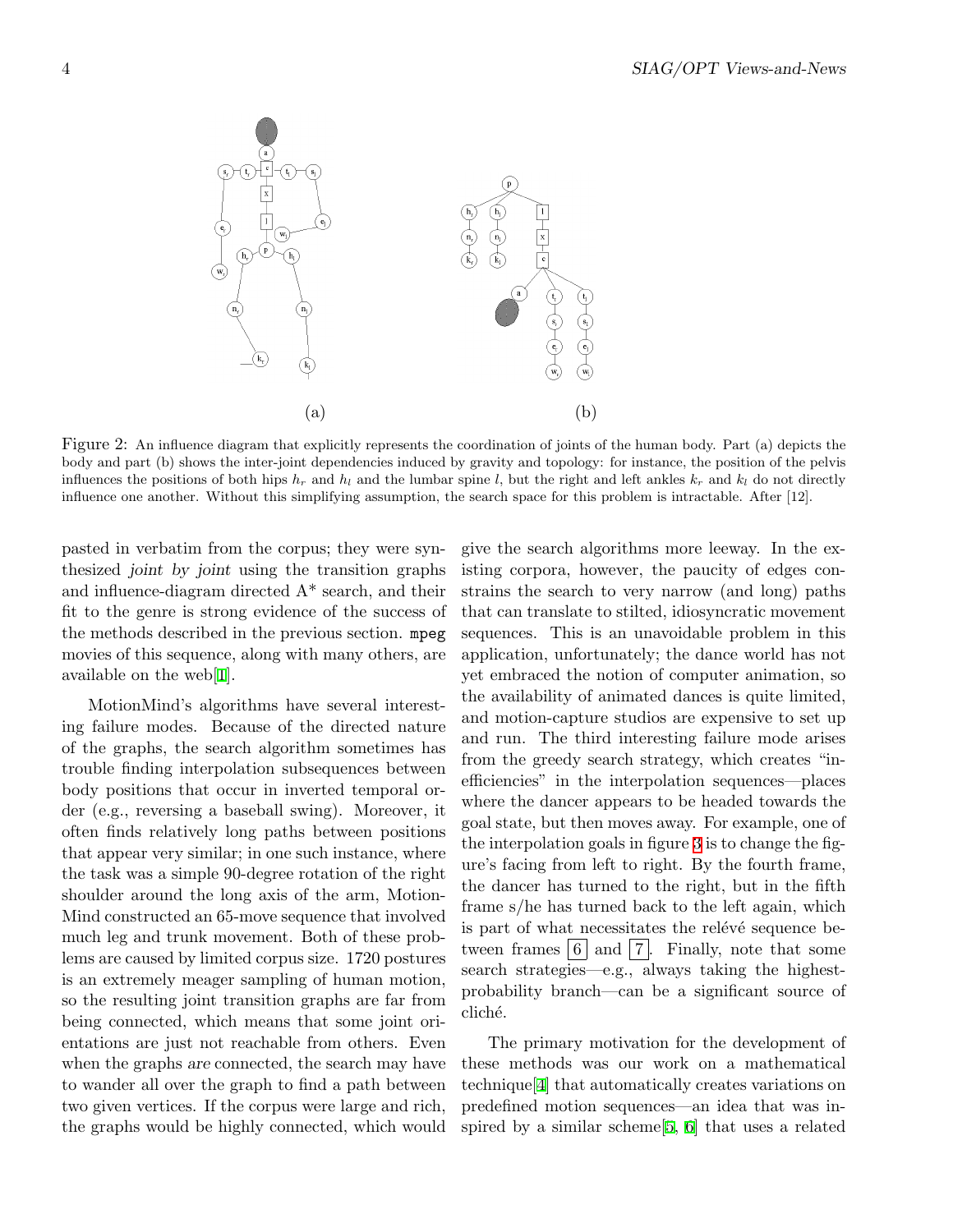

Figure 3: A "tweening" sequence generated by MotionMind. The starting and ending positions are shown at the top left and top right, respectively; the eight frames below them were computed by MotionMind. After [12].

procedure to generate musical variations. This approach uses the mathematics of chaos to shuffle a predefined movement sequence by "wrapping" that sequence around a chaotic attractor. This establishes a symbolic dynamics that links the movement progression and the attractor geometry, which one can then use to generate variations on that original piece. Variations generated in this manner, whether musical or choreographic, are both aesthetically pleasing and strikingly reminiscent of the original sequences. The stretching and folding of the chaotic dynamics guarantee that the ordering of the pitches or movements in the variation is different from the original sequence; at the same time, the fixed geometry of the attractor ensures that a chaotic variation of Bach's Prelude in C Major or of a short Balanchine ballet sequence are related to the original piece in a sense reminiscent of the classic "variation on a theme." Broadly speaking, the chaotic variations resemble the originals with some shuffling of coherent subsequences. This is the primary source of the stylistic originality of the chaotic variation  $scheme \text{---}$  in fact, this type of subsequence shuffling is a well-established creative mechanism in modern choreography. One problem with any choreographic technique, automated or not, that involves subsequence reordering, however, is that the transitions at the subsequence boundaries can be quite jarring, and the interpolation algorithms covered in this paper can smooth these kinds of transitions in a manner that is both kinesiologically and stylistically consistent.

The "goal" of choreography is aesthetic appeal, so it is difficult to analyze the results of this work using standard scientific criteria<sup>[5](#page-4-0)</sup>. However, there are some standard rules, procedures, and patterns in certain dance and martial arts genres; as described elsewhere[[12](#page-5-7)], analyses based on these criteria suggest that MotionMind's sequences are indeed stylistically consonant. Another interesting way to evaluate these results is to construct a Turing test: say, ten sequences generated by a human choreographer and ten MotionMind sequences, in randomized order. We have put together such a test and administered it to roughly 100 people. The results are mixed; most of MotionMind's sequences are indistinguishable from human-generated ones, but a few are awkward in an artificial and recognizeable way. This, in turn, brought out another interesting variable; students who are majoring in dance found this awkwardness esthetically appealing, while computer science majors did not.

By applying techniques from statistics, graph theory, and heuristic search, the corpus-based interpolation methods described in this paper automatically construct interpolation sequences that move from one specified body posture to another in a physically and stylistically coherent fashion. Though our objective in doing this was to tailor generic strategies for a specific high-dimensional search problem to an unusual and demanding domain, the results could certainly be extended to other domains where

<span id="page-4-0"></span><sup>&</sup>lt;sup>5</sup>The very notion of objective, quantifyable evaluation elicited much consternation and mirth—along with some offense from our dance colleagues.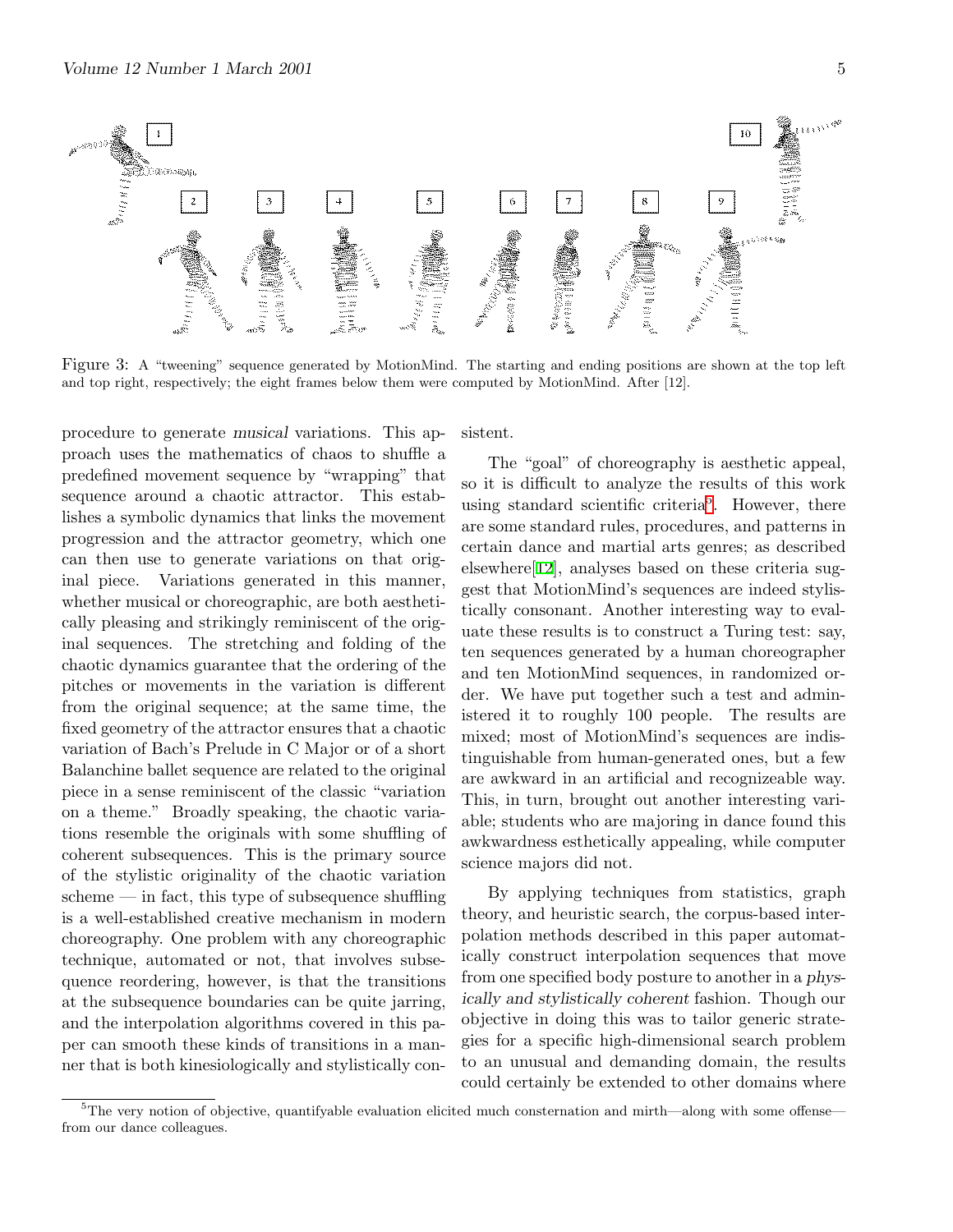the genre of sequence is important, such as speech recognition (e.g., filling in missing parts of a signal) or text. Finally, the implementation of these algorithms allows for arbitrary body topologies, so MotionMind is by no means limited to human motion sequences—though one would, of course, have to adapt the quaternion-based symbol set and the influence diagram to the topology of the limbs and joints that are involved.

#### REFERENCES

- <span id="page-5-9"></span>[1] www.cs.colorado.edu/∼[lizb/chaotic-dance.html](http://www.cs.colorado.edu/~lizb/chaotic-dance.html).
- <span id="page-5-0"></span>[2] J. Birringer. Media and Performance: Along the Border. The Johns Hopkins University Press, 1998.
- <span id="page-5-1"></span>[3] E. Bradley, D. Capps, and A. Rubin. Computers and choreography. In International Conference on Dance and Technology, Tempe, AZ, 1999.
- <span id="page-5-10"></span>[4] E. Bradley, and J. Stuart. Using chaos to generate variations on movement sequences. Chaos, 8:800-807, 1998.
- <span id="page-5-11"></span>[5] D. Dabby. Musical variations from a chaotic mapping. Chaos, 6:95-107, 1996.
- <span id="page-5-12"></span>[6] D. Dabby. A chaotic mapping for musical and image variation. In Proceedings of the Fourth Experimental Chaos Conference, 1997.
- <span id="page-5-2"></span>[7] J. Dunning. How to tell the computer from the dance. New York Times, February, 1999.
- <span id="page-5-5"></span>[8] W. Hamilton. On a new species of imaginary quantities connected with a theory of quaternions. Proceedings of the Royal Irish Academy, 2:424-434, 1843.
- <span id="page-5-3"></span>[9] J. K. Hodgins, W.L. Wooten, D.C. Brogan, and J.F. O'Brien. Animating human athletics. In Proceedings of SIGGRAPH, 1995.
- <span id="page-5-8"></span>[10] J. Pearl. Probabilistic Reasoning in Intelligent Systems. Morgan Kaufmann, 1988.
- <span id="page-5-6"></span>[11] S. Russell and P. Norvig. Artificial Intelligence: A Modern Approach. Prentice Hall, 1995.
- <span id="page-5-7"></span>[12] J. Stuart and E. Bradley. Learning the grammar of dance. In Proceedings of the International Conference on Machine Learning (ICML), 1998.
- <span id="page-5-4"></span>[13] W.L. Wooten. Simulation of Leaping, Tumbling, Landing, and Balancing. PhD thesis, Georgia Institute of Technology, 1998.

#### A Case Study in Trajectory Optimization: Putting on an Uneven Green

#### Robert J. Vanderbei

Operations Research and Financial Engineering Princeton University Princeton, NJ Research supported by NSF grant DMS-9870317, ONR grant N00014-98-1-0036.

#### 1. Introduction

The problem of how to putt provides a simple framework for a discussion of trajectory optimization. The discussion in this paper is taken from a longer paper [\[9\]](#page-13-0) on case studies in trajectory optimization. The purpose of these studies is to illustrate how recent advances in algorithms and modeling languages now make it easy to solve once difficult optimization problems using off-the-shelve software. A secondary goal is to show that it is nonetheless still possible to make subtle errors in a model which will render it (a) more difficult than it needs to be or (b) infeasible or, worse, (c) feasible but giving the wrong answer. In the past, trajectory optimization problems were thought to be difficult to solve and when failures occured it was unclear whether they were due to bad algorithms or bad models. Today, one can say that failures are most likely due simply to bad models.

We express our optimization models in the AMPL modeling language [\[4\]](#page-13-1). This language provides a common mechanism for conveying problems to codes to solve them. When solving problems we generally use two different solvers: (a)  $LOQO$  [\[7,](#page-13-2) [8,](#page-13-3) [10](#page-13-4), [2\]](#page-13-5), which implements an interior-point method for gen-eral nonlinear optimization and (b) SNOPT [[5\]](#page-13-6), which implements an active set strategy with a quasi-Newton method for the QP subproblem.

One of the lessons to be learned with the putting example is how easy it is to make a wrong model. With this in mind, we advise the interested golfer to read beyond the next section because the first model, right as it may appear, is wrong.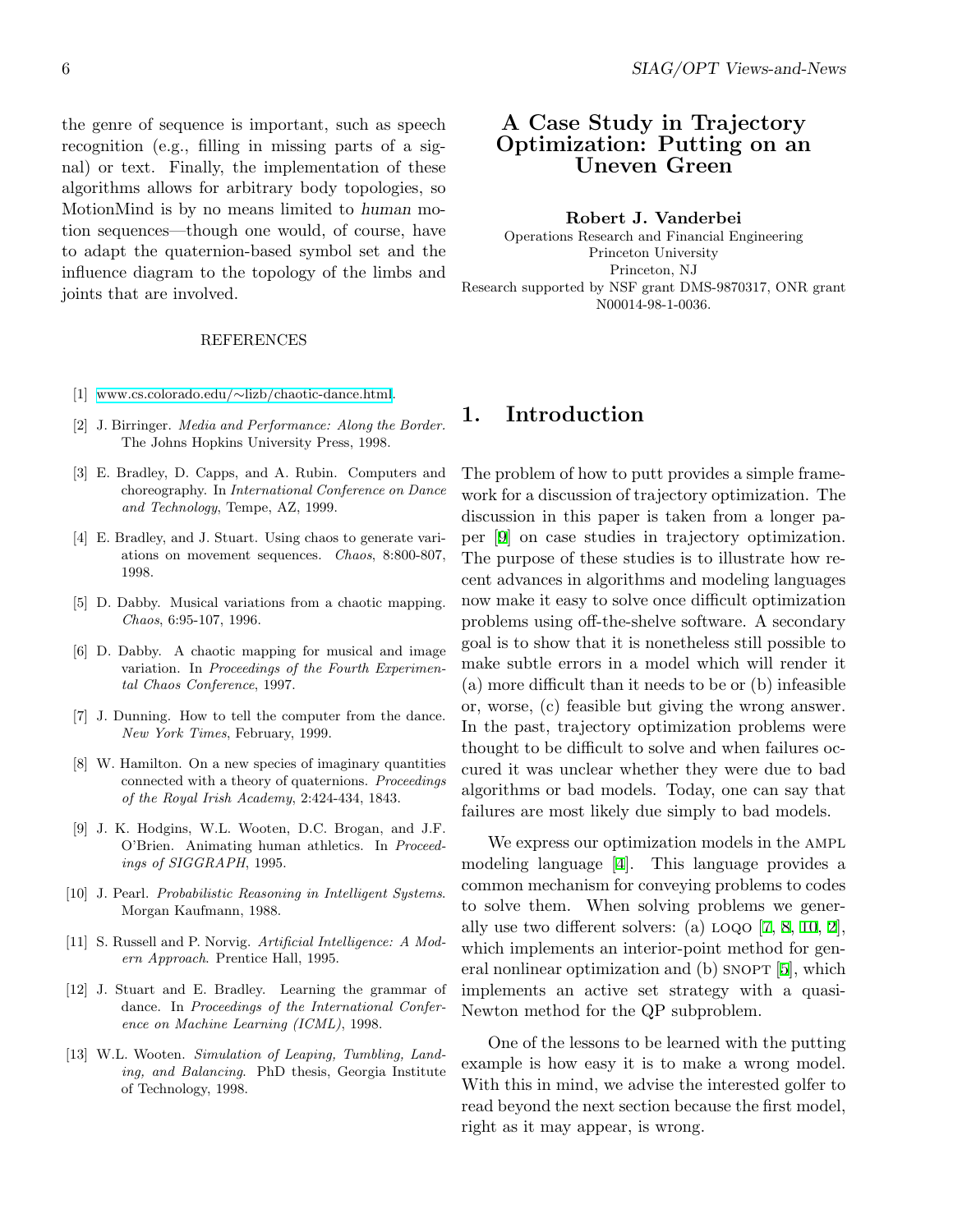#### 2. The Alessandrini Model

We begin with a discussion of the problem essentially as it appears in [\[1\]](#page-13-7).

Given a golf ball sitting at rest on a putting green, the problem is to figure out how to hit the ball so that it will go into the cup. To make sure that it does not just skim over the cup and stop at some point far beyond, we try to have the ball arrive at the cup with the smallest speed possible.

The Normal Vector. We assume that the elevation of the green is given as  $(x, y, z(x, y))$  and that its shape is given by  $(x/a)^2 + (y/b)^2 \leq 1$ . Two tangent vectors to the surface are provided by  $(1, 0, \partial z/\partial x)$ and  $(0, 1, \partial z/\partial y)$ . By taking the cross product of these two vectors, we obtain an upward pointing normal vector to the surface:

$$
(-\partial z/\partial x, -\partial z/\partial y, 1).
$$

The normal force  $N$  exerted by the surface of the green on the golf ball must point in this direction and its magnitude must be such that the total force in this direction vanishes (to keep the ball rolling on the surface).

The Normal Force. Since the only forces that are not tangential to the green are the force of gravity and the normal force itself, we must have the projection of the force of gravity on the normal direction be exactly opposite to the magnitude of the normal force:

$$
-mg(e_z \cdot N)/||N|| = -||N||,
$$

where  $m$  is mass of the ball,  $g$  is acceleration due to gravity,  $e_z$  is the unit vector pointing in the vertical direction, and of course  $N$  is proportional to the normal vector given above. From this relation, we get that

$$
N_z = \frac{mg}{(\partial z/\partial x)^2 + (\partial z/\partial y)^2 + 1}
$$

and that

$$
N_x = -\partial z/\partial x N_z \qquad N_y = -\partial z/\partial y N_z.
$$

Friction. There is friction between the ball and the green. It is assumed to be proportional to the normal force and to point in a direction opposite to the velocity:

$$
F = -\mu ||N|| \frac{v}{||v||}.
$$

Equations of Motion. If we denote the trajectory by  $u(t) = (x(t), y(t), z(t))$ , then the equations of motion are

<span id="page-6-0"></span>
$$
v = \dot{u}
$$
  
\n
$$
a = \dot{v}
$$
  
\n
$$
ma = N + F - mge_z.
$$
 (1)

Boundary Conditions. The initial and final positions are known,

$$
u(0) = u_0 \quad \text{and} \quad u(T) = u_f,
$$

but the time  $T$  at which the final position is reached is a variable.

This problem can be cast as a (nonconvex) nonlinear optimization problem by discretizing the time interval  $[0, T]$  into N small time segments and writing discrete approximations for the derivatives that appear in the model. There are many ways to do this. In this paper, we discuss two popular discretizations: midpoint discretization and trapezoidal discretization. We begin with the midpoint method. Letting  $x[j], y[j],$  and  $z[j]$  denote the positional coordinates at time  $jT/N$ , j=0,1,...,N, we define discrete approximations to the three components of velocity at the midpoint of each time interval as follows:

vx[j+0.5]=(x[j+1]-x[j])/(T/N), vy[j+0.5]=(y[j+1]-y[j])/(T/N), vz[j+0.5]=(z[j+1]-z[j])/(T/N),

 $j=0,1,\ldots,N-1$ . Discrete approximations for acceleration are defined similarly:

$$
ax[j] = (vx[j+0.5]-vx[j-0.5])/(T/N),ay[j] = (vy[j+0.5]-vy[j-0.5])/(T/N),az[j] = (vz[j+0.5]-vz[j-0.5])/(T/N),
$$

 $j=1,\ldots,N-1$  $j=1,\ldots,N-1$  $j=1,\ldots,N-1$ .The equations of motion given by  $(1)$ , together with the boundary conditions, complete the constraints defining the model:

$$
ax[j] = (Nx[j] + Fr_x[j])/m,
$$
  
\n $ay[j] = (Ny[j] + Fr_y[j])/m,$   
\n $az[j] = (Nz[j] + Fr_z[j])/m - g.$ 

Here, Nx[j], Ny[j], and Nz[j] are shorthand for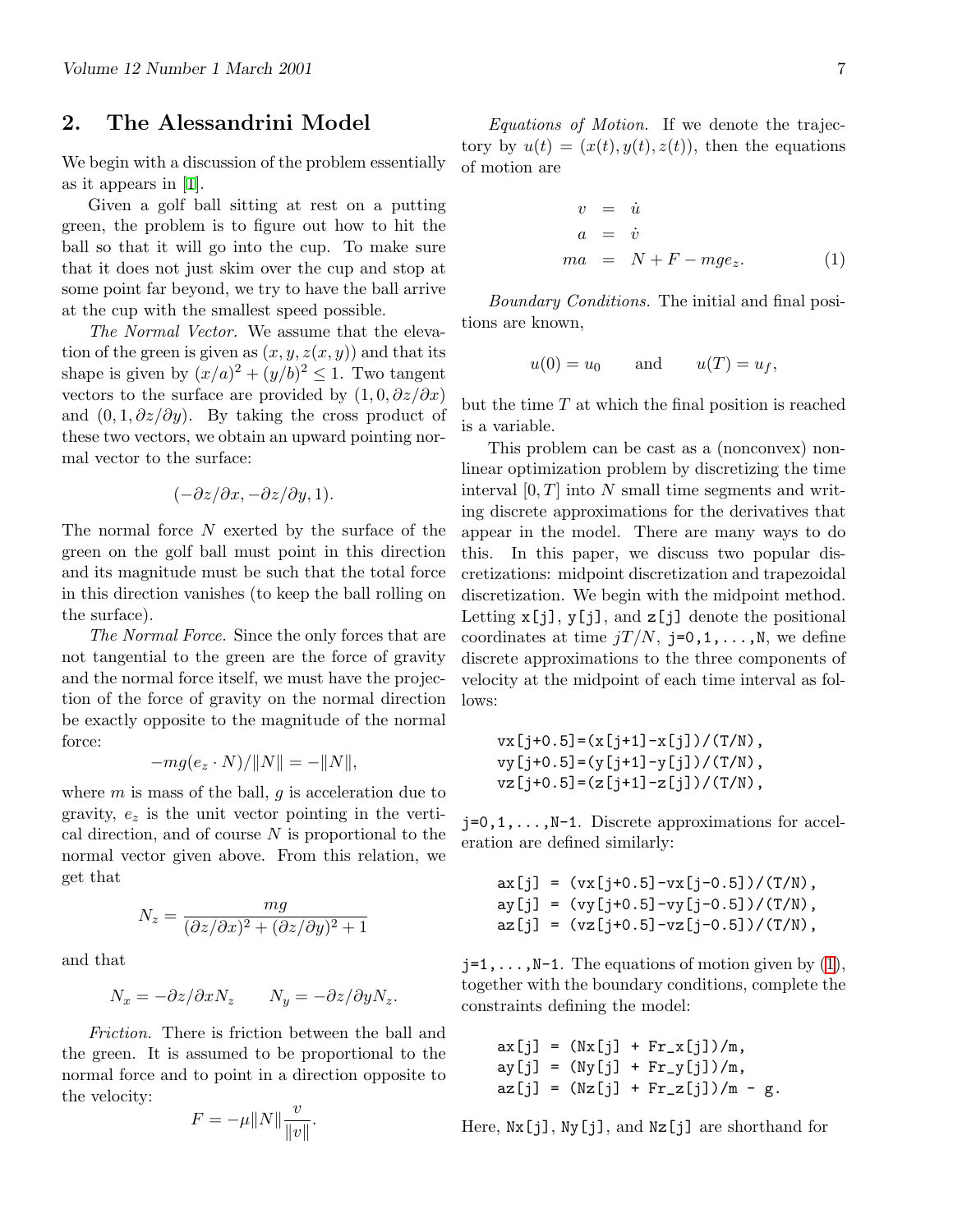```
Nz[j] = m * g / (dz dx[j]^2 + dz dy[j]^2 + 1),Nx[j] = -dzdx[j]*Nz[j],Ny[j] = -dzdy[j]*Nz[j]
```
and  $\text{Fr}_x[j]$ ,  $\text{Fr}_y[j]$ , and  $\text{Fr}_z[j]$  are shorthand for the three components of friction along the trajectory. Our first ampl model for this problem is shown in Figure [1](#page-8-0). In this particular instance the shape of the green involves two rather flat, but slightly sloped, sections with a smooth ramp between them. The ball is initially on the lower section and the cup is on the higher section, a difficult putt similar to the one Tiger Woods faced on the 18th hole in the final round of the 2000 PGA Championship. The function  $z(x, y)$  we use to define this ramp is

$$
z(x, y) = -0.3 \arctan(y) + 0.05(x + y).
$$

Neither LOQO nor SNOPT was able to solve the model shown in Figure [1](#page-8-0). When this happens, it is natural to suspect that the problem is infeasible. Why should the model in Figure [1](#page-8-0) be infeasible? Alessandrini was able to solve supposedly the same model (using a different elevation function for the green). We tried several different surfaces and they all fail with all codes *except* when the surface is planar (including, of course, tilted planar surfaces). Every optimizer we tried is able to solve such planar problems easily. This proved to be a good hint that something is wrong with the model.

After much pondering, it occured to us that z is being specified in two ways—once as an explicit function of x and y and a second time as the solution to a differential equation. Since the differential equation is computed by a somewhat crude discretization, it is entirely possible that the two specifications are enough different from each other to render the model infeasible. So, we tried two things:

1. Removing from the model the explicit statement of how z depends on x and y. That is, we changed

> var z{i in  $0..n$ } = -0.3\*atan(y[i])  $+ 0.05*(x[i]+y[i]);$

to just

var z{i in 0..n};

(This, we later learned, is how Alessandrini formulated the problem.)

2. Removing from the model the part of the differential equation that relates to the z component of the trajectory. That is, we removed the constraints newt\_z, zinit, and zfinal.

The first of these changes produces a model that solves easily while the second one appears still to be infeasible. Hence, we seem to be on to something but more errors may be lurking. The trajectory found with the elevation constraint removed is shown in Figure [2.](#page-9-0) This trajectory looks almost right except that it seems to go airborne in the early part of the trajectory and then tunnel into the grass in the final stages. The ball is clearly not staying on the green but instead is flying through the air to the cup. This indicates that our differential equation for  $z$  is wrong. And, if it is wrong, then the equations for x and y ought to be wrong as well.

But what is wrong? The derivation was straightforward—how could it possibly be wrong?

### 3. The Correct Putting Model

The key to understanding what is wrong with our implementation of the Alessandrini model is contained in the observation that the model in Figure [1](#page-8-0) is solvable when and only when the surface of the green is planar. This suggests that the derivation is only valid for that case. What is different when the surface is not planar? Well, if you drive a car over the crest of a hill you feel lighter than normal (pun intended), whereas if you speed through a valley you feel heavier. The weight that one feels is the magnitude of the normal force. Hence, the magnitude of the normal force is not constant when the surface has hills and valleys. As you go through a valley, the magnitude of the normal force must be greater than nominal in order to accelerate you along the arc defining the upward bending curve.

From this discussion, it is easy now to see that the magnitude of the normal force must be such that it compensates both for the pull of gravity and for the out-of-tangent-plane acceleration along the path:

$$
||N|| = mg \frac{e_z \cdot N}{||N||} + m \frac{a(t) \cdot N}{||N||}.
$$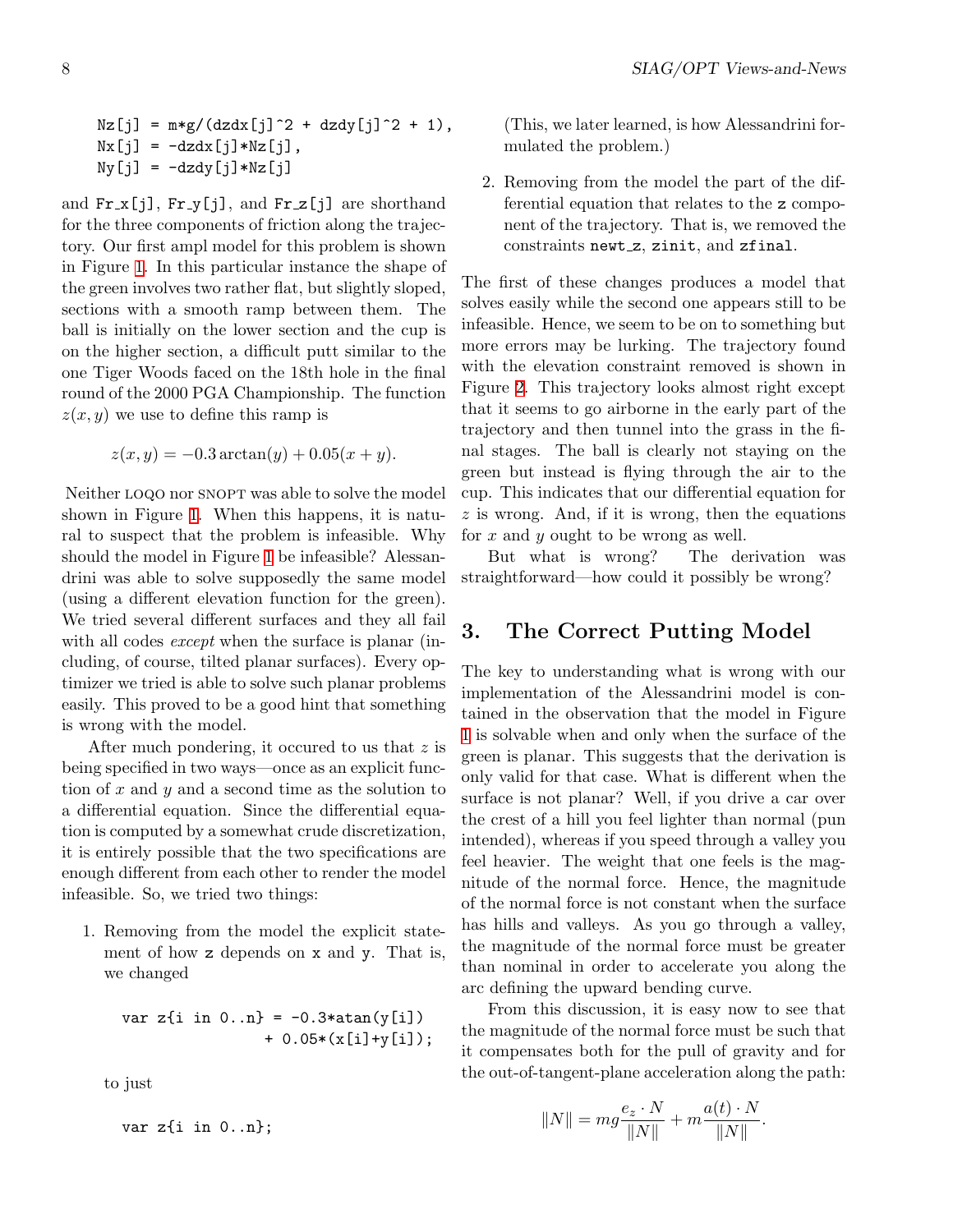```
param g := 9.8; # acc due to gravity
param m := 0.01; # mass of a golf ball
param x0 := 1; # coords of start pt
param y0 := 2;
param xn := 1; # coords of ending pt
param yn := -2;
param n := 50; # num of time points
param mu;
var T >= 0; # total time for the putt
var x{0..n}; # coords of the traj
var y{0..n};
var z {i in 0..n}
  = -0.3*atan(y[i])+0.05*(x[i]+y[i]);
var dzdx{i in 0..n}
   = 0.05;var dzdy{i in 0..n}
  = -0.3/(1+y[i]^{2}) + 0.05;# v[i] denotes the deriv at midpt of
# the interval i(T/n) to (i+1)(T/n).
var vx{i in 0..n-1} = (x[i+1]-x[i]) * n/T;var vy\{i \text{ in } 0..n-1\} = (y[i+1]-y[i]) * n/T;var vz\{i \text{ in } 0..n-1\} = (z[i+1]-z[i]) * n/T;# a[i] denotes the accel at midpt of
# the interval (i-0.5)(T/n)
# to (i+0.5)(T/n), i.e. at i(T/n).
var ax{i in 1..n-1} = (vx[i]-vx[i-1]) * n/T;var ay\{ i \text{ in } 1..n-1 \} = (vy[i]-vy[i-1]) * n/T;var az{i \text{ in } 1..n-1} = (vz[i]-vz[i-1]) * n/T;var Nz{i in 1..n-1}
   = m*g/ (dzdx[i]^2 + dzdy[i]^2 + 1);var Nx{i} in 1..n-1} = -dzdx[i]*Nz[i];var Ny\{i in 1..n-1\} = -dzdy[i]*Nz[i];var Nmag{i in 1..n-1}
   = m*g/sqrt(dzdx[i]^2 + dzdy[i]^2 + 1);var vx_avg{i in 1..n-1}
  = (vx[i]+vx[i-1])/2;var vy_avg{i in 1..n-1}
  = (vy[i]+vy[i-1])/2;
var vz_avg{i in 1..n-1}
   = (vz[i]+vz[i-1])/2;
```
var speed{i in 1..n-1}  $=$  sqrt(vx\_avg[i]^2 + vy\_avg[i]^2 +  $vz_avg[i]$  ^2); var Frx{i in 1..n-1} = -mu\*Nmag[i]\*vx\_avg[i]/speed[i]; var Fry{i in 1..n-1} = -mu\*Nmag[i]\*vy\_avg[i]/speed[i]; var Frz{i in 1..n-1}  $= -mu*Nmag[i]*vz_avg[i]/speed[i];$ minimize finalspeed:  $vx[n-1]$   $2 + vy[n-1]$   $2$ ; s.t. newt\_x {i in 1..n-1}:  $ax[i] = (Nx[i] + Frx[i])/m;$ s.t. newt\_y {i in 1..n-1}:  $ay[i] = (Ny[i] + Fry[i])/m;$ s.t. newt\_z {i in 1..n-1}:  $az[i] = (Nz[i] + Frz[i] - m*g)/m;$ s.t.  $xinit: x[0] = x0;$ s.t. yinit: y[0] = y0; s.t. zinit: z[0]  $= -0.3*atan(y[0])+0.05*(x[0]+y[0]);$ s.t.  $xfinal: x[n] = xn;$ s.t.  $yfinal: y[n] = yn;$ s.t. zfinal: z[n]  $= -0.3*atan(y[n]) +0.05*(x[n]+y[n]);$ s.t. onthegreen {i in 0..n}:  $x[i]$   $2 + y[i]$   $2 \leq 16$ ;  $let T := 1.5;$  $let mu := 0.07;$ let {i in 0..n}  $y[i] := (i/n) * yn + (1-i/n) * y0;$ let {i in 0..n}  $x[i] := y[i]^2/2;$ solve;

<span id="page-8-0"></span>Figure 1: A first ampl model for the putting problem. Note that the variable v[i] in the model is the same as  $v[i+0.5]$  in the text.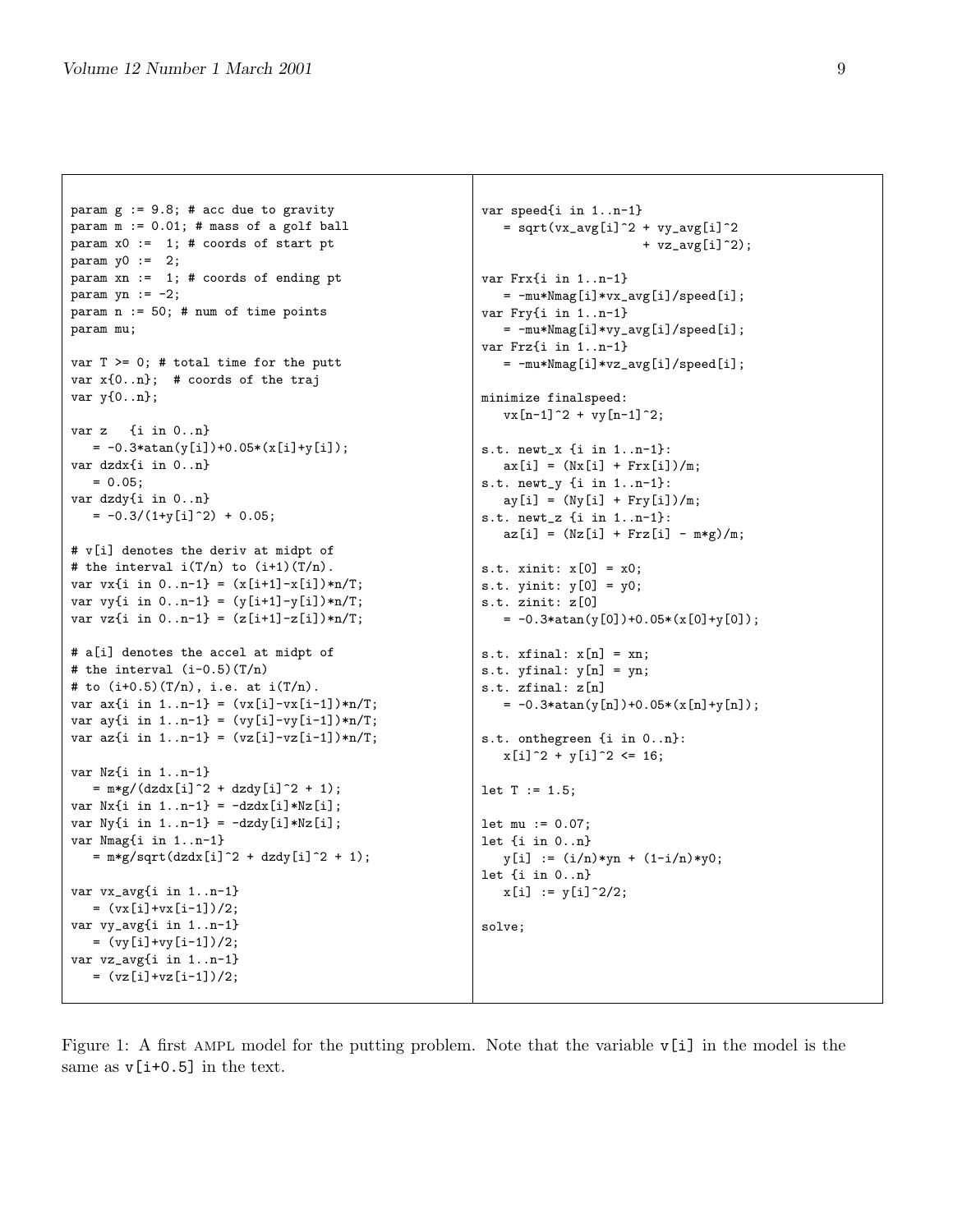

Figure 2: Two views of the trajectory obtained from the model in Figure [1](#page-8-0) with the elevation constraint removed. Note: For the online version of this paper, you can click on the figure to start a 3-D animation. In the animation, click on the flag to start the ball rolling.

<span id="page-9-0"></span>From this relation we can deduce that

$$
N_z = m \frac{g - a_x(t) \frac{\partial z}{\partial x} - a_y(t) \frac{\partial z}{\partial y} + a_z(t)}{(\partial z/\partial x)^2 + (\partial z/\partial y)^2 + 1}.
$$

Everything else in the previous derivation remains the same.

The complete correct model is shown in Figure [3](#page-10-0). As shown in Figure [4](#page-11-0), this trajectory does indeed follow the surface correctly (as it must given the model).

#### 4. Trapezoidal Discretization

The second common discretization technique is called the trapezoidal method. With this method, values for velocity and acceleration are defined at the same discrete times as for position; that is, at jT/N,  $j=0,1,\ldots,N$ . Instead of giving a formula defining each component of velocity in terms of a difference of the corresponding component of position, we give constraints that say that the average value at two adjacent times is equal to the appropriate difference:

$$
(vx[i]+vx[i-1])/2 = (x[i]-x[i-1])/(T/n);
$$
  
\n $(vy[i]+vy[i-1])/2 = (y[i]-y[i-1])/(T/n);$   
\n $(vz[i]+vz[i-1])/2 = (z[i]-z[i-1])/(T/n);$ 

Constraints that must be satisfied by the components of acceleration are similar:

 $\frac{\text{ay}[i] + \text{ay}[i-1]}{2} = \frac{\text{by}[i] - \text{vy}[i-1]}{T/n};$  $(az[i]+az[i-1])/2 = (vz[i]-vz[i-1])/(T/n);$ 

The AMPL model for the trapezoidal discretization using the correct formulation of the putting problem is shown in its entirety in Figure [5.](#page-12-0) Both SNOPT and LOQO solve this formulation of the problem but each takes about twice as long as when solving the corresponding midpoint discretization formulation. Furthermore, loqo requires a slight relaxation in the stopping criteria (the infeasibility tolerance needs to be increased from its default of  $10^{-6}$  to  $2 \times 10^{-5}$ ).

 $(ax[i]+ax[i-1])/2 = (vx[i]-vx[i-1])/(T/n); (vx[n]^2 + vy[n]^2 - 0.25)^2$ . With this objec-The fact that loqo requires a relaxation in the stopping rule suggests that something might be wrong with the model. John Betts[[3](#page-13-8)] seems to have identified the issue. He points out that the speed of the ball as it arrives at the cup is zero and hence there is a singularity in the differential equation at the final time. Of course, a numerical approximation might never experience the singularity exactly but it still can feel the effect. For the problem at hand, at the optimal solution LOQO has  $speed[n] = 2.6e-6$ and SNOPT has  $speed[n] = 1.7e-6$ . These values are not zero but they are getting close and one could imagine that numerical issues related to the singularity of the differential equation are beginning to enter in here. To test this, we changed the optimization objective from minimizing the final speed to minimizing the deviation of the final speed from some small prescribed value. In particular, we tried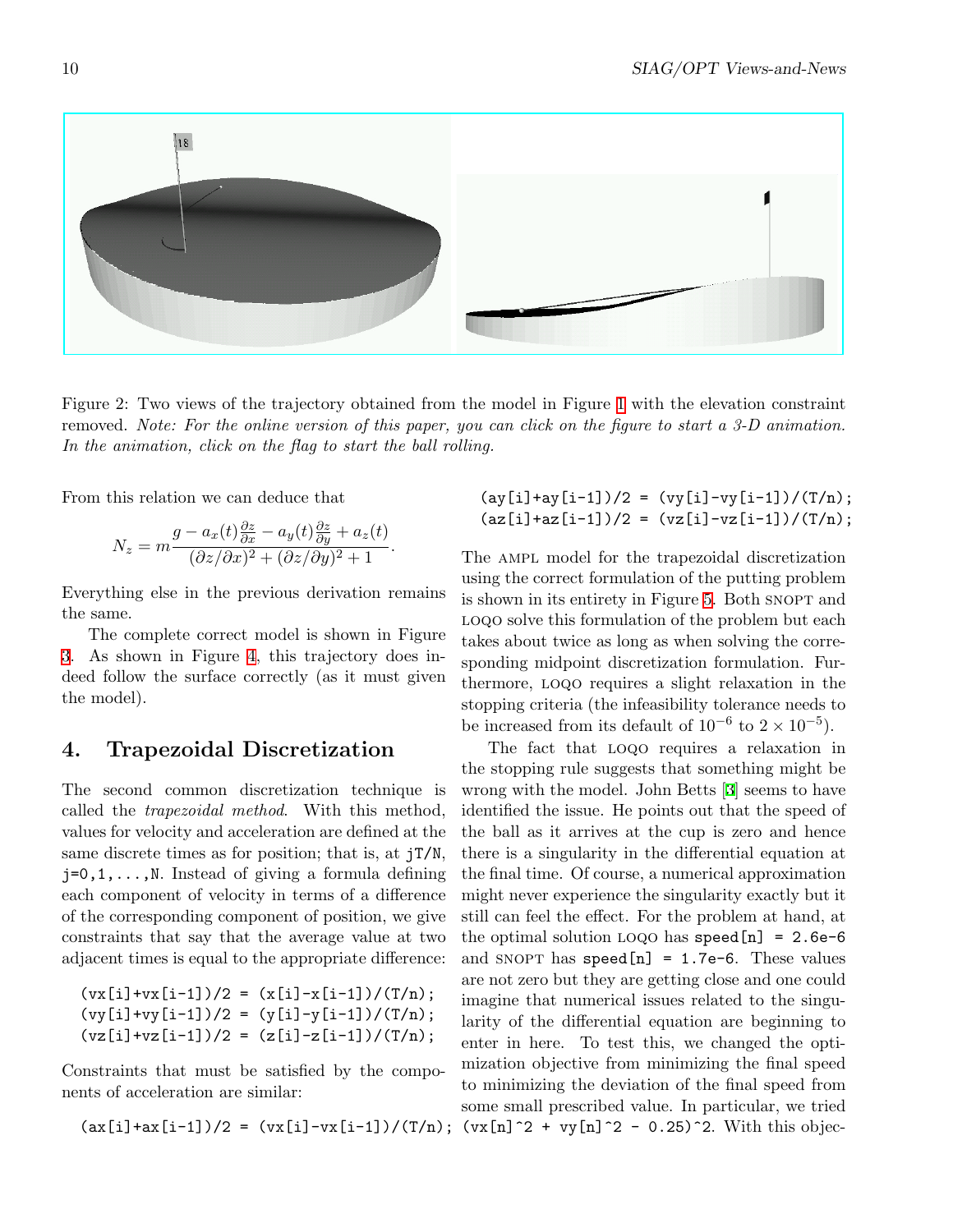```
param g := 9.8; # acc due to gravity
param m := 0.01; # mass of a golf ball
param x0 := 1; # coords of start pt
param y0 := 2;param xn := 1; # coords of ending pt
param yn := -2;
param n := 50; # num of time points
param mu;
var T >= 0; # total time for the putt
var x{0..n}; # coords of the traj
var y{0..n};
var z {i in 0..n}
  = -0.3*atan(y[i])+0.05*(x[i]+y[i]);
var dzdx{i in 0..n}
  = 0.05;
var dzdy{i in 0..n}
  = -0.3/(1+y[i]^{2}) + 0.05;# v[i] denotes the deriv at midpt of
# the interval i(T/n) to (i+1)(T/n).
var vx{i in 0 \ldots n-1} = (x[i+1]-x[i]) * n/T;
var vy\{ i \text{ in } 0..n-1 \} = (y[i+1]-y[i]) * n/T;var vz\{i \text{ in } 0..n-1\} = (z[i+1]-z[i]) * n/T;# a[i] denotes the accel at the midpt of
# the interval (i-0.5)(T/n)
# to (i+0.5)(T/n), i.e. at i(T/n).
var ax{i in 1..n-1} = (vx[i]-vx[i-1]) * n/T;var ay\{i \text{ in } 1..n-1\} = (vy[i]-vy[i-1]) * n/T;var az{i in 1..n-1} = (vz[i]-vz[i-1]) *n/T;var Nz{i in 1..n-1}
   = m*
     (g-ax[i]*dzdx[i]-ay[i]*dzdy[i]+az[i])/(dzdx[i]<sup>2</sup> + dzdy[i]<sup>2</sup> + 1);
var Nx{i} in 1..n-1} = -dzdx[i]*Nz[i];var Ny\{ i \text{ in } 1..n-1 \} = -d z dy [i] * N z [i];var Nmag{i in 1..n-1}
   = m*(g-ax[i]*dzdx[i]-ay[i]*dzdy[i]+az[i])\sqrt{\sqrt{2}} /sqrt(dzdx[i]^2 + dzdy[i]^2 + 1);
                                                             var vx_avg{i in 1..n-1} = (vx[i]+vx[i-1])/2;
```
var vy\_avg{i in  $1..n-1} = (vy[i]+vy[i-1])/2;$ var  $vz_avg{i in 1..n-1} = (vz[i]+vz[i-1])/2;$ var speed{i in 1..n-1}  $=$  sqrt(vx\_avg[i]^2 + vy\_avg[i]^2 +  $vz_avg[i]$  ^2); var Frx{i in 1..n-1} = -mu\*Nmag[i]\*vx\_avg[i]/speed[i]; var Fry{i in 1..n-1} = -mu\*Nmag[i]\*vy\_avg[i]/speed[i]; var Frz{i in 1..n-1} = -mu\*Nmag[i]\*vz\_avg[i]/speed[i]; minimize finalspeed:  $vx[n-1]^2 + vy[n-1]^2;$ s.t. newt\_x {i in 1..n-1}:  $ax[i] = (Nx[i] + Frx[i])/m;$ s.t. newt\_y {i in 1..n-1}:  $ay[i] = (Ny[i] + Fry[i])/m;$ s.t.  $xinit: x[0] = x0;$ s.t. yinit:  $y[0] = y0$ ; s.t.  $xfinal: x[n] = xn;$ s.t.  $yfinal: y[n] = yn;$ s.t. onthegreen {i in 0..n}:  $x[i]$   $2 + y[i]$   $2 \leq 16$ ;  $let T := 1.5;$ let mu := 0.07; let {i in 0..n}  $y[i] := (i/n) * yn + (1-i/n) * y0;$ let  $\{i \text{ in } 0..n\}$   $x[i] := y[i]^2/2;$ solve;

<span id="page-10-0"></span>Figure 3: A second, and this time correct, AMPL model for the putting problem. This version is very similar to before—the main difference is in the definitions of Nz and Nmag.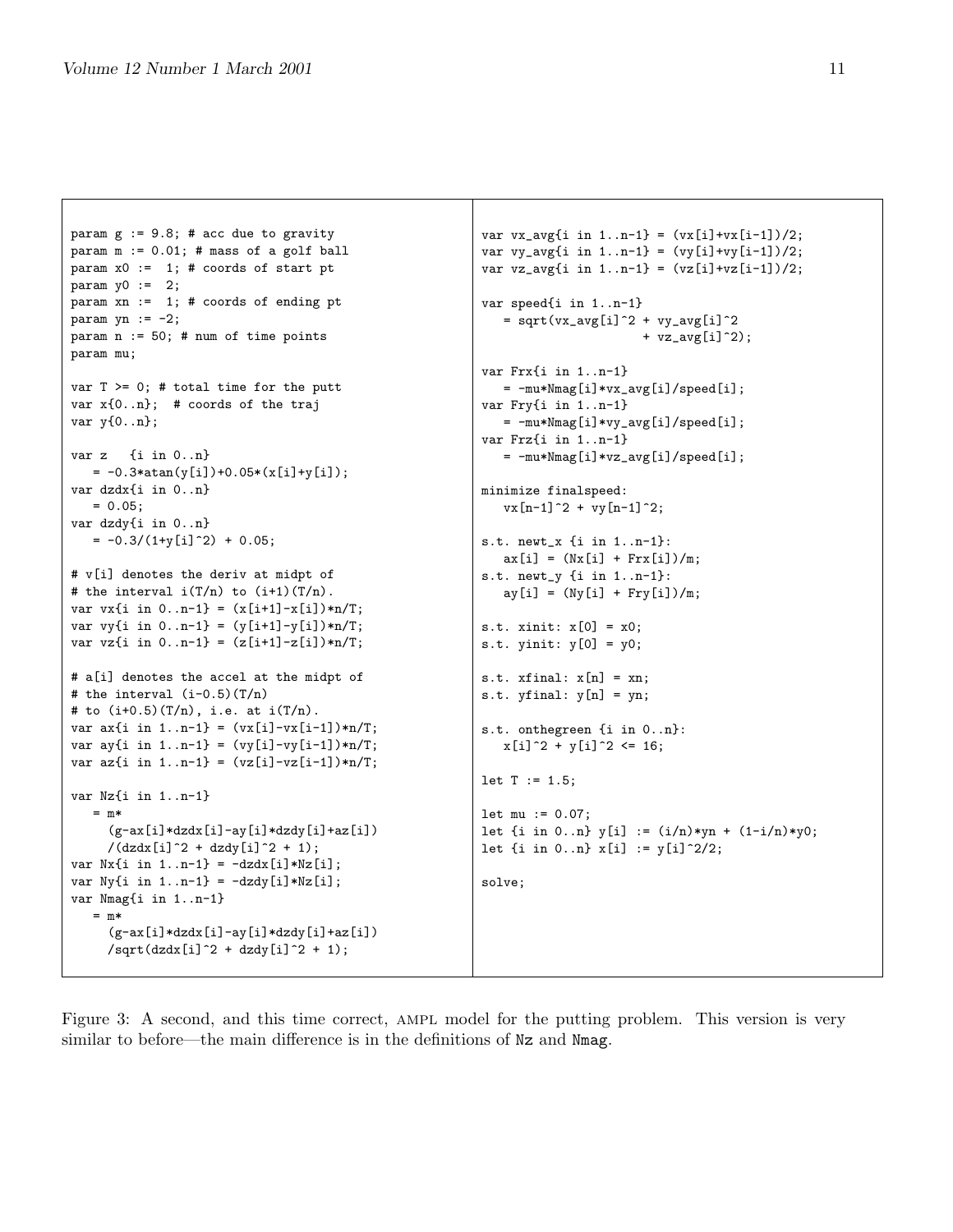

Figure 4: Two views of the trajectory from the correct model shown in Figure [3.](#page-10-0) Note how the trajectory follows the contour of the green.

<span id="page-11-0"></span>tive function, both solvers are able to find a solution in a much more robust fashion (i.e., using fewer iterations and being successful over a wider range of choice of some of the other parameters in the problem). Our local golf expert (aka John Mulvey) indicates that this is the objective function used by real golfers anyway. He says that a real golfer does not want the ball to arrive at the cup with too little speed because then small imperfections in the green can have rather large unpredictable effects in those last few inches near the cup.

It is interesting to note that the midpoint rule is "less" bothered by the singularity issue. The reason is that the final speed in that model is the average final speed over the last time interval. This number is small but not as small as the final speed in the trapezoidal rule. For example, loqo gets a final speed of 7e-3 with this discretization, which is a few orders of magnitude larger than it got with the trapezoidal rule.

## 5. Lessons

- 1. It is deceptively easy to formulate a problem incorrectly.
- 2. Incorrect formulations are surprisingly likely to be infeasible.
- 3. Infeasibility is especially hard for nonlinear solvers to detect reliably.
- 4. In the early days of optimization, a nonconvex problem with 10 or more variables was considered exceedingly hard to solve. In its most compact form, the problem here only really has 2 decision variables: the x and y components of the initial velocity vector that the putter imparts to the golf ball. After giving the ball its initial kick, the rest is determined by physics. One could formulate the problem this way. There would be just two decision variables and there would be a fairly complicated integrator function that would determine if the trajectory actually arrives at the hole and, if it does, the speed at which it arrives there. Using this integrator function as a "black box", one could make an optimization problem with just two variables. However, with modern optimization technology it is easy to incorporate the physics into the optimization model as we have done here and get a much larger model but one that is not any more difficult to solve. In fact, by expressing both the optimization part of the model and the physics in the same place and using the same "language" provides a level of model control that was totally lacking before. For example, if the physics is wrong, as it was in our first attempt, then the optimization problem is likely to be infeasible. If the physics and the optimization are separated from each other it is especially hard to identify what (or who!) is at fault. By having them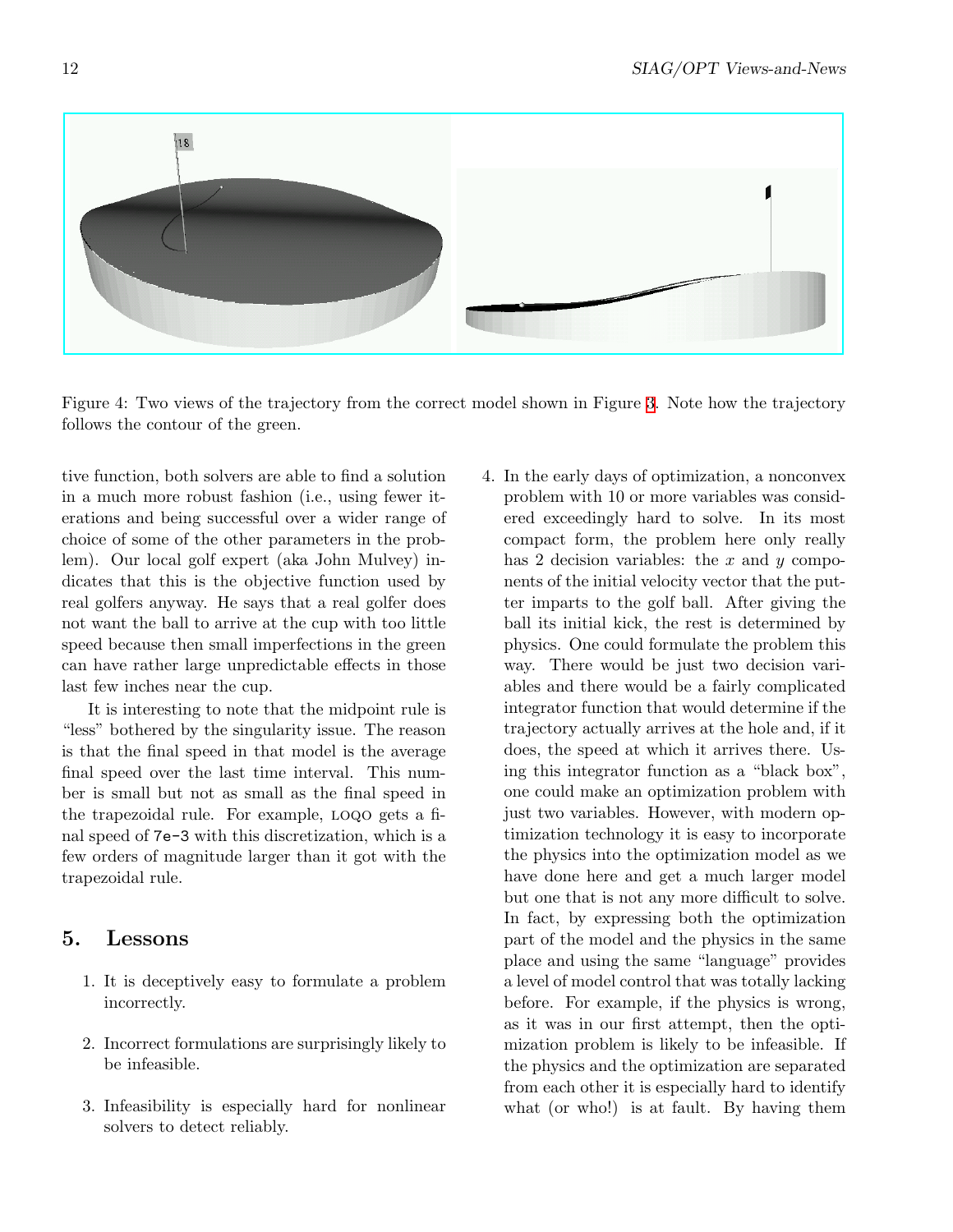```
param g := 9.8; # acc due to gravity
param m := 0.01; # mass of a golf ball
param x0 := 1; # coords of start pt
param y0 := 2;param xn := 1; # coords of ending pt
param yn := -2;
param n := 50; # num of time points
param mu;
var T >= 0; # total time for the putt
var x{0..n}; # coords of the traj
var y{0..n};
var z {i in 0..n}
  = -0.3*atan(y[i])+0.05*(x[i]+y[i]);var dzdx{i in 0..n}
  = 0.05;
var dzdy{i in 0..n}
   = -0.3/(1+y[i]^{2}) + 0.05;var vx{i in 0..n};
var vy{i in 0..n};
var vz{i in 0..n};
var ax{i in 0..n};
var ay{i in 0..n};
var az{i in 0..n};
var Nz{i in 0..n}
   = m*(g-ax[i]*dzdx[i]-ay[i]*dzdy[i]+az[i])/(dzdx[i]<sup>2 +</sup> dzdy[i]<sup>2 + 1</sup>;
var Nx{i} in 0..n} = -dzdx[i]*Nz[i];
var Ny{i} in 0..n} = -dzdy[i]*Nz[i];var Nmag{i in 0..n}
   = m*(g-ax[i]*dzdx[i]-ay[i]*dzdy[i]+az[i])\sqrt{\sqrt{2}} /sqrt\frac{dz}{dz}[i]^2 + \frac{dz}{dy}[i]^2 + 1;
var speed{i in 0..n}
   = sqrt(vx[i]^2 + vy[i]^2 + vz[i]^2);var Frx{i in 0..n}
                                                            = -mu*Nmag[i]*vx[i]/speed[i];
                                                           var Fry{i in 0..n}
                                                              = -mu*Nmag[i]*vy[i]/speed[i];
                                                           var Frz{i in 0..n}
                                                              = -mu*Nmag[i]*vz[i]/speed[i];
                                                           let T := 1.5;solve;
```
minimize finalspeed:  $vx[n]^2 + vy[n]^2$ ; s.t. vx\_def {i in 1..n}:  $(vx[i]+vx[i-1])/2=(x[i]-x[i-1])/(T/n);$ s.t. vy\_def {i in 1..n}:  $(yy[i]+vy[i-1])/2=(y[i]-y[i-1])/(T/n);$ s.t. vz\_def {i in 1..n}:  $(vz[i]+vz[i-1])/2=(z[i]-z[i-1])/(T/n);$ s.t. ax\_def {i in 1..n}:  $(ax[i]+ax[i-1])/2=(vx[i]-vx[i-1])/(T/n);$ s.t. ay\_def {i in 1..n}:  $\frac{1}{\sqrt{2}}\left[\frac{i-1}{2}\right]/2 = \frac{1}{\sqrt{2}}\left[\frac{i-1}{2}\right]/(T/n);$ s.t. az\_def {i in 1..n}:  $(az[i]+az[i-1])/2=(vz[i]-vz[i-1])/(T/n);$ s.t. newt\_x {i in  $0..n$ }:  $ax[i] = (Nx[i] + Frx[i])/m;$ s.t. newt\_y {i in  $0..n$ }:  $ay[i] = (Ny[i] + Fry[i])/m;$ s.t. xinit: x[0] = x0; s.t. yinit:  $y[0] = y0$ ; s.t.  $xfinal: x[n] = xn;$ s.t.  $yfinal: y[n] = yn;$ s.t. onthegreen {i in 0..n}:  $x[i]$   $2 + y[i]$   $2 \leq 16$ ; let  $\{i \in [0..n] \times [i] : = (i/n) * \times n + (1-i/n) * \times 0;$ let  $\{i \text{ in } 0..n\}$   $y[i] := (i/n)*yn + (1-i/n)*y0;$ let  $\{i \text{ in } 0..n\}$  vx $[i] := (xn-x0)/T;$ let  $\{i \text{ in } 0..n\}$  vy $[i] := (yn-y0)/T;$ let mu := 0.07;

<span id="page-12-0"></span>Figure 5: The correct putting model with a trapezoidal discretization. Note how positions, velocities, and accelerations are all defined over the same index set.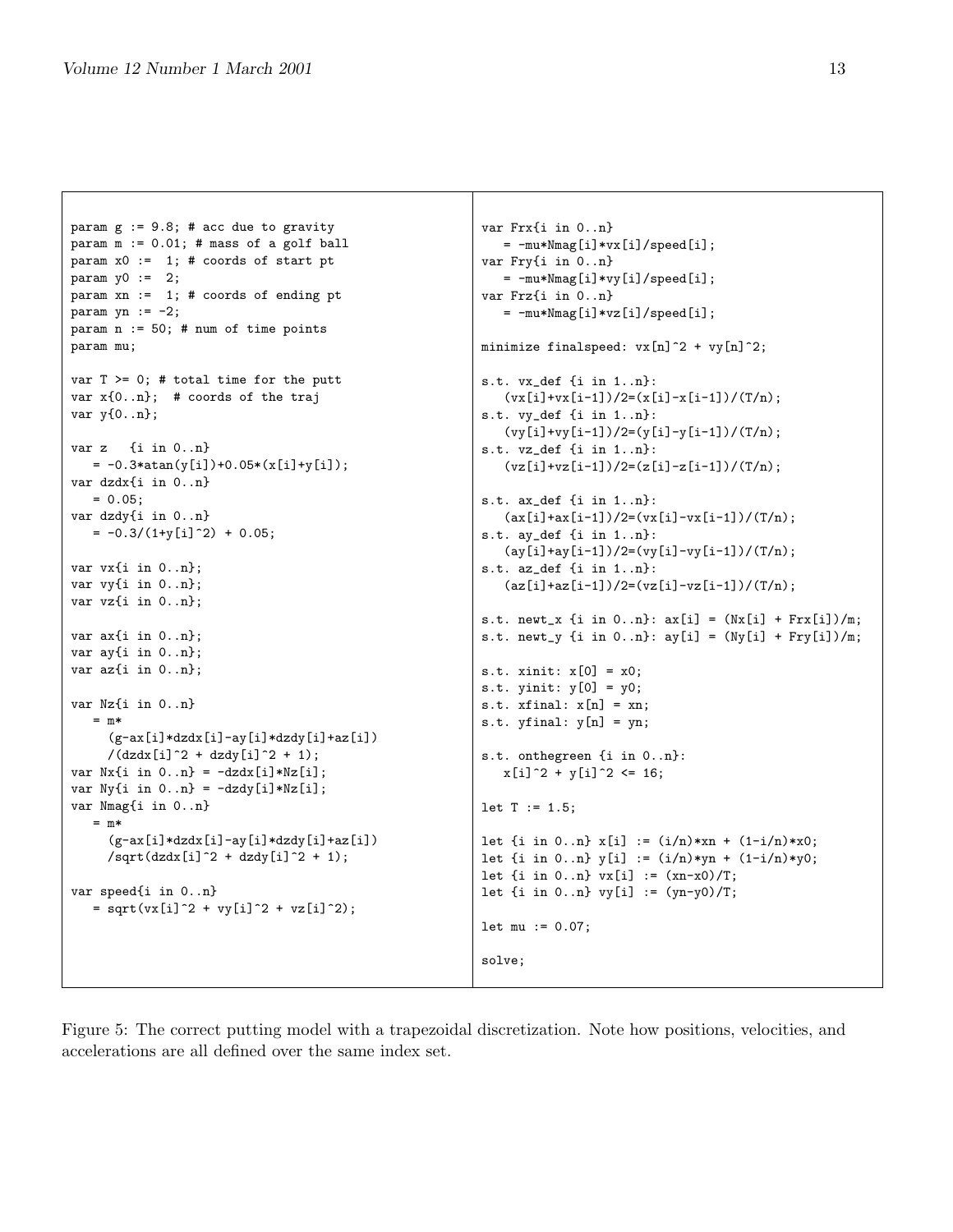together, it is easy to print out variables, trajectories, dual variables, etc. and all of this information can be useful in figuring out what is wrong with a model.

5. It wasn't mentioned in the discussion above, but one of the lessons in this example is how important it is to give an initial solution that is close to the optimal solution. For example, the optimal value of  $T$  is close to 2 in the examples above. We initialized  $T$  to be 1.5. Both loqo and snopt find the right solution for any value of T between 1 and 3 but outside this range the solvers start to get into trouble. For example, neither of the solvers was able to solve the problem when initialized with  $T = 5$ .

#### 6. Final Remarks

We have considered just one trajectory optimization problem—the putting problem. With this problem a number of issues came up that needed to be resolved. It turns out that these same issues are common in trajectory optimization problems. Hence, this example serves as a good prototype for trajectory optimization in general.

Finally, note that in preparing this case study we contacted Stephen Alessandrini to ask him about the fact that his model was incorrect. It turns out that when he derived the equations for his model his interest was in the planar case. It was only at the final stages of writing that he added a nonplanar example and he didn't realize the equations didn't apply. Interestingly, it was this last example that caught the eye of others, see for example[[3\]](#page-13-8), and for a time the incorrect model propogated unchecked.

This problem is not purely an academic exercise. See [\[6\]](#page-13-9) for a description of a system in which putting trajectories were used for real-time animation during television coverage.

#### REFERENCES

- <span id="page-13-7"></span>[1] S.M. Alessandrini. A motivational example for the numerical solution of two-point boundary-value problems. SIAM Review, 37(3):423–427, 1995.
- <span id="page-13-5"></span>[2] H.Y. Benson, D.F. Shanno, and R.J. Vanderbei. [Interior-Point Methods for Nonconvex Nonlinear](http://www.sor.princeton.edu/~rvdb/ps/loqo3_3.pdf)

[Programming: Jamming and Comparative Numer](http://www.sor.princeton.edu/~rvdb/ps/loqo3_3.pdf)[ical Testing.](http://www.sor.princeton.edu/~rvdb/ps/loqo3_3.pdf) Technical Report ORFE-00-2, Dept. of Operations Research and Financial Engineering, Princeton University, Princeton NJ, 2000.

- <span id="page-13-8"></span>[3] J.T. Betts. Practical Methods for Optimal Control using Nonlinear Programming. SIAM, Philadelphia, PA, 2000.
- <span id="page-13-1"></span>[4] R. Fourer, D.M. Gay, and B.W. Kernighan. AMPL: A Modeling Language for Mathematical Programming. Scientific Press, 1993.
- <span id="page-13-6"></span>[5] P.E. Gill, W. Murray, and M.A. Saunders. User's guide for SNOPT 5.3: A Fortran package for large-scale nonlinear programming. Technical report, Systems Optimization Laboratory, Stanford University, Stanford, CA, 1997.
- <span id="page-13-9"></span>[6] W.E. Lorensen and B. Yamrom. Golf green visualization. IEEE Computer Graphics Appl., 12:35–44, 1992.
- <span id="page-13-2"></span>[7] R.J. Vanderbei. LOQO: An interior point code for quadratic programming. Optimization Methods and Software, 12:451–484, 1999.
- <span id="page-13-3"></span>[8] R.J. Vanderbei. LOQO user's manual—version 3.10. Optimization Methods and Software, 12:485–514, 1999.
- <span id="page-13-0"></span>[9] R.J. Vanderbei. [Interior-Point Methods for Nonconvex](http://www.princeton.edu/~rvdb/tex/trajopt/trajopt.pdf) [Nonlinear Programming: Jamming and Compara](http://www.princeton.edu/~rvdb/tex/trajopt/trajopt.pdf)[tive Numerical Testing](http://www.princeton.edu/~rvdb/tex/trajopt/trajopt.pdf). Technical Report ORFE-00- 3, Dept. of Operations Research and Financial Engineering, Princeton University, Princeton NJ, 2000.
- <span id="page-13-4"></span>[10] R.J. Vanderbei and D.F. Shanno. An interior-point algorithm for nonconvex nonlinear programming. Computational Optimization and Applications, 13:231– 252, 1999.

# Bulletin

1st Annual McMaster Optimization Conference: Theory and Applications (MOPTA 01) August 2-4, 2001, McMaster University Hamilton, Ontario, Canada [http://www.cas.mcmaster.ca/](http://www.cas.mcmaster.ca/~oplab/confs/mopta01/)∼oplab/confs/mopta01/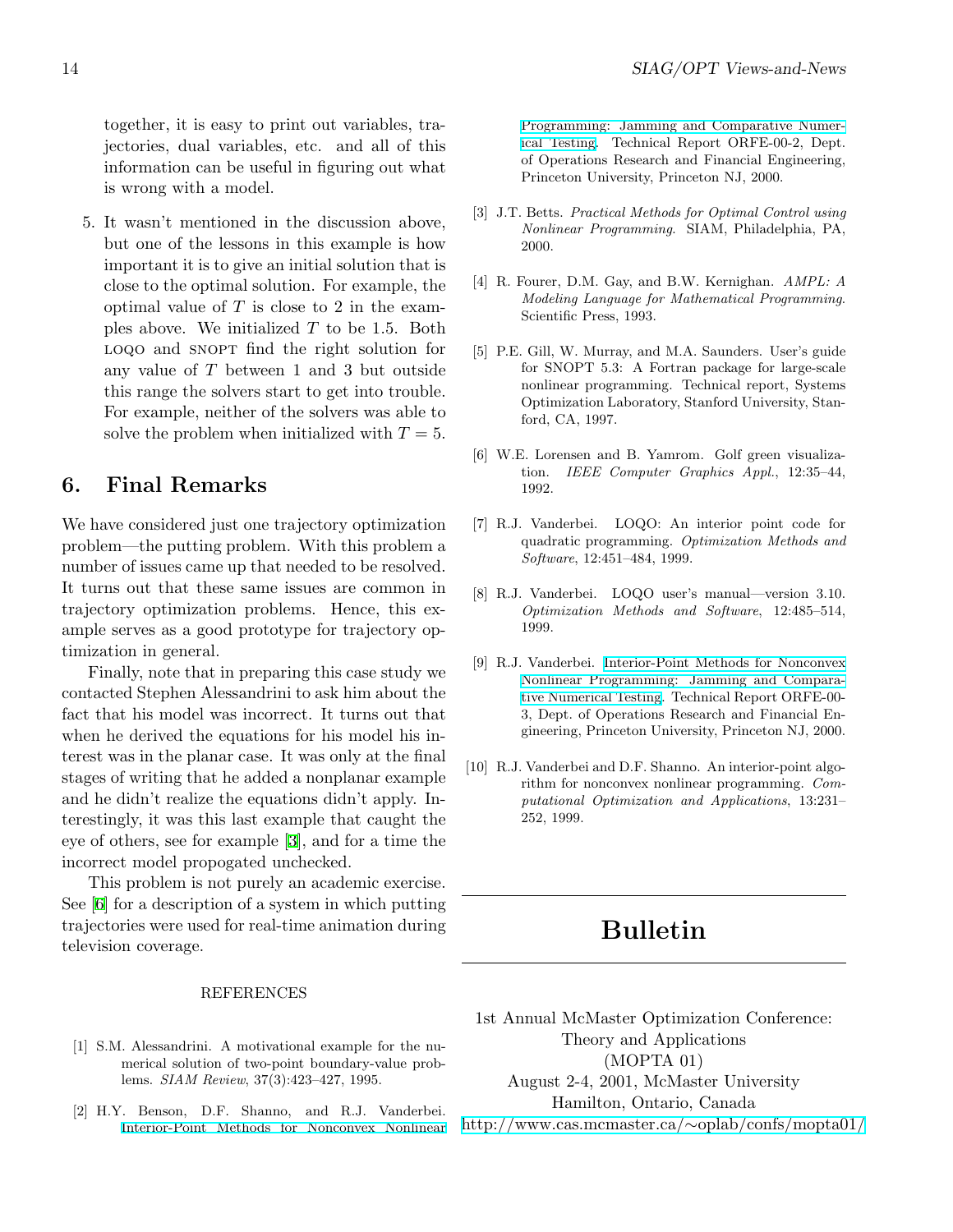The 1st annual McMaster Optimization Conference (MOPTA 01) will be held at the campus of Mc-Master University. It will be hosted by the Advanced Optimization Lab at the Department of Computing and Software and is co-sponsored by the Fields Institute.

SCOPE: The conference aims to bring together a diverse group of people from both discrete and continuous optimization, working on both theoretical and applied aspects. We aim to bring together researchers from both the theoretical and applied communities who do not usually get the chance to interact in the framework of a medium-scale event.

INVITED TALKS: Distinguished invited speakers include: Dimitri Bertsekas (MIT) John Dennis (Rice University) Ignacio Grossmann (Carnegie Mellon University) Don Jones (General Motors) Michael Todd (Cornell University) Lieven Vandenberghe (UCLA) David Williamson (IBM Almaden)

CONTRIBUTED TALKS: Each accepted paper will be alloted a 25 minute talk. Authors wishing to speak should submit an abstract in ASCII or LaTex source, to terlaky@mcmaster.ca by April 30, 2001. Please use "MOPTA" in the email subject line. Notification of acceptance / Program available: May 31, 2001. Deadline for early registration: June 30, 2001.

ORGANIZING COMMITTEE: Tams Terlaky, terlaky@mcmaster.ca (Chair) Stavros Kolliopoulos (McMaster University) Tom Luo (McMaster University) Jiming Peng (Delft University of Technology) Henry Wolkowicz (University of Waterloo)

Registration information is available at [http://www.cas.mcmaster.ca/](http://www.cas.mcmaster.ca/~oplab/confs/mopta01/)∼oplab/confs/mopta01/citing group. I am looking forward to working with

The Mathematical Programming Society and the Optimization Technology Center (Argonne / Northwestern) are pleased to announce "Optimization Online": a new web-based repository of e-prints on optimization and related topics available at

<http://www.optimization-online.org>

We encourage everyone in the optimization community to post technical reports on the site and to check out the latest reports by others. After many months of preparation, we believe that our site is

ready to handle a tidal wave of submissions, so give us your best shot!

You can also sign up for a digest of submissions, to be emailed at the end of each month.

Submissions are moderated by members of a Coordinators Board, who check for correctness and completeness of the author-title-URL information but do not usually referee the content of each report. Authors may change their report listing and upload new versions of their reports as necessary. Authors are responsible for following applicable copyright laws, removing their report when required to do so by its publisher.

The scope of technical reports to be posted on Optimization Online roughly corresponds to that of the major journals in optimization. Reports are organized by a subject classification scheme; see site for details.

Please send comments and questions about Optimization Online to optonlin@mcs.anl.gov

Karen Aardal, Jean-Pierre Goux, Sanjay Mehrotra, Steve Wright Principal Coordinators, Optimization Online.

# Comments from the Chair and Editor

I am honoured to have been chosen as the new Chair of the SIAM Activity Group on Optimization. I have been in touch with the rest of the board and we are all enthusiastic to continue making this an ex-

our new board:

Vice Chair: Philippe L. Toint Program Director: Anders Forsgren Secretary/Treasurer: Natalia M. Alexandrov Newsletter: Juan Meza (leaving unfortunately)

We owe a debt of thanks to Tom Coleman for his excellent work as Chair. SIAG/OPT has thrived under his guidance. I hope to continue his good work. A historical note: Tom was the fifth chair of SIAG/OPT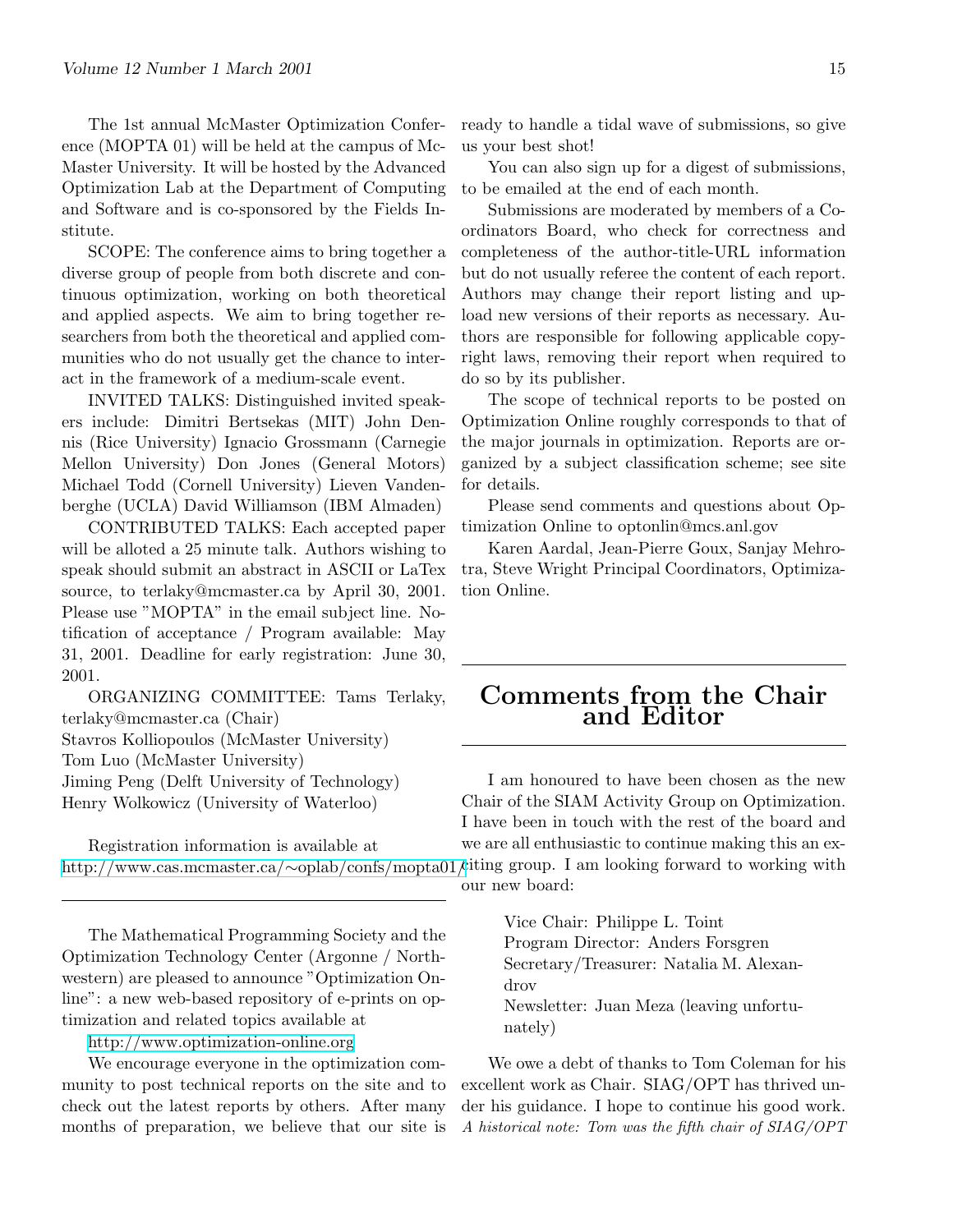$following\; Jorge\; Moré.$  Tom got his doctorate in my department at the University of Waterloo under the supervision of Andy Conn, the third chair of SIAG/OPT. And Andy was preceded by John Dennis, an adjunct professor at University of Waterloo. So, other than Jorge and the first Chair Paul Boggs, I am following a Waterloo tradition in SIAG/OPT.

We also need to thank Juan Meza for his excellent job as editor of our Newsletter. Unfortunately, Juan is not continuing on. We will announce his replacement as soon as possible.

### Status

To get an idea of recent events, I looked at previous issues of the SIAG Optimization Newsletter at: [http://csmr.ca.sandia.gov/](http://csmr.ca.sandia.gov/~meza/siagopt/news.html)∼meza/siagopt/news.html. Multi-Media In particular, the following is from the Chairman's Column in [No 9, of the Fall/97 issue](http://csmr.ca.sandia.gov/~meza/siagopt/archive/vn9.pdf):

"The SIAG/OPT is alive and healthy. We continue growing; in 1995 the membership was 592, in 1996 we grew to 630, and now we are at 674. We are the fastest-growing SIAG by far, and the second largest SIAG."

Following are my comments stimulated by Jorge Moré's Chairman's column of 1997.

The SIAM Optimization meetings have been successful over the years. The next one will be held in Toronto, Canada, May 20-23, 2002, [http://iris.gmu.edu/](http://iris.gmu.edu/~asofer/opt2002.html)∼asofer/opt2002.html. This is being held together with the thematic year Numerical and Computational Challenges in Science and Engineering August 2001 to August 2002, at the Fields Institute, URL: [www.fields.utoronto.ca/programs/scientific/01-](http://www.fields.utoronto.ca/programs/scientific/01-02/numerical/)

[02/numerical/.](http://www.fields.utoronto.ca/programs/scientific/01-02/numerical/) As there will be many visitors in Toronto for the thematic year, the meeting promises to be doubly interesting. As is our custom, the SIAG/OPT Prize will be announced at the meeting and the winner will present a plenary talk.

The next two issues of SIAG/OPT newsletter, Views & News, are in the pipeline. We continue to solicit articles and suggestions from the membership. The SIAG/OPT Web site

<http://www.siam.org/siags/siagopt.htm> points to our own SIAG/OPT webpage. This was handled

by Ariela Sofer and will be taken over by Natalia Alexandrov. We continue to encourage members with home pages to register their home pages with SIAM. Still, only a few members (about 160) have taken advantage of this offer. If you wish to be listed, send a message to Laura Helfrich at helfrich@siam.org with your name and the URL for your Web page. We will continue to make this web page useful and interesting.

The e-mail forum continues. You can use this forum for technical questions, announcements of papers, conferences, books, and software. In particular, technical questions are encouraged. Perhaps, this will lead to interesting discussions. You can use this forum by sending a message to opt@siam.org.

My emphasis during my tenure as chair will be on providing information related to multi-media and mathematics, and extending the abilities of SIAG/OPT in disseminating this type information.

Several interesting related web sites are:

- 1. The Optimization Technology Center and the NEOS guide/server at <http://www.ece.nwu.edu/OTC/> has to be the first choice in this list. Most people have now heard of this server, which solves optimization problems online.
- 2. The North American OpenMath Initiative at<http://www.naomi.math.ca/>, with information on a single standard for storing, transmitting, and manipulating mathematical information in online scientific documents and systems.
- 3. For those with access to ELECTRONIC TRANSACTIONS ON NUMERICAL ANAL-YSIS: [etna.mcs.kent.edu/,](http://etna.mcs.kent.edu/) see Volume 8, 1999, the article "On Gershgorin-type problems and ovals of Cassini", by Richard S. Varga and Alan Krautstengl. This article contains an interactive supplement that allows for graphic illustrations of Gershgorin disks and Cassini ovals. It is hoped that our online newsletter will have such supplements.